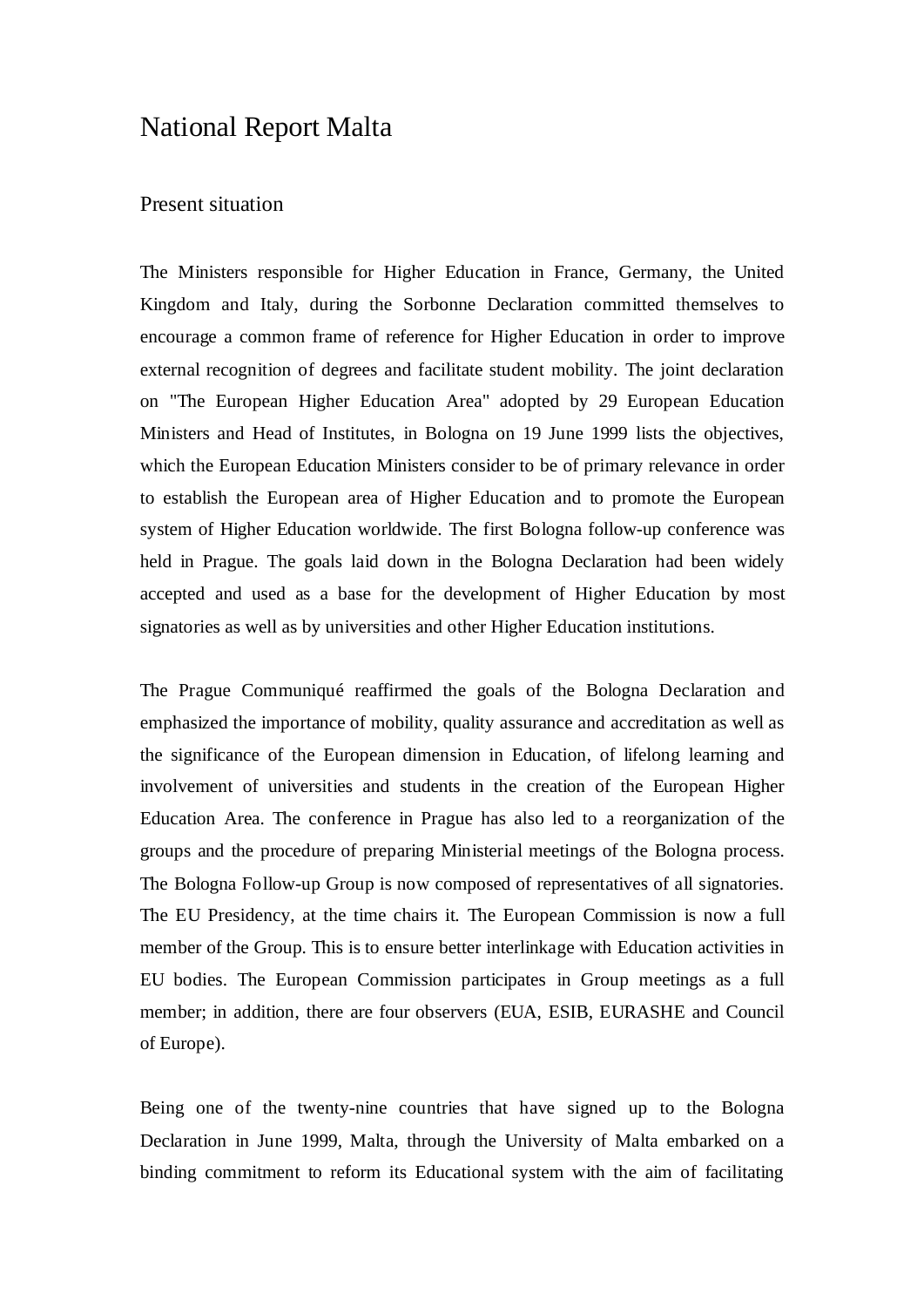mobility and recognition of qualifications. Since then major improvements have been achieved by the University of Malta in several aspects, which lacked compatibility with other European Universities.

The Bologna declaration is a key statement on Higher Education policy and reform in Europe. It is an evolving process driven by the participating countries but also involving the European Commission, the CRE – Association of European Universities, the Confederation of Rectors Conferences of the European Union, the Council of Europe, the Student Platform and the EURASHE as partners in the followup process, where Malta is represented in all of these areas.

The significance of the Bologna Declaration to Malta is particularly relevant to the recognition of qualifications within an enlarged Europe. There has been a concern for the 'adoption of a system of easily readable and comparable degrees' amongst European Institutions. In this context, the implementation of the Diploma Supplement in our system through which all qualifications, such as degrees, diplomas, certificates etc. can be recognised and compared with much more ease is of fundamental importance. In today's era of globalisation, such recognition will also play an important role in facilitating employability in all participating countries due to the greater degree of transparency in academic recognition resulting from this system.

Yet the Bologna process encompasses a number of aims not just the above of which, to establish a system consisting of two main cycles, namely the undergraduate and graduate, eliminate any obstacles that hinder student and staff mobility amongst European Universities, the European Credit Transfer System and other aims that ensure the creation of a European Higher Education Area.

The Bologna Declaration is an evolving process – indeed, various follow-up meetings are held to ensure continuous development. The next meeting, which is to be held in Berlin in 2003, will be especially fundamental in evaluating the progress achieved to date, as well in establishing new short-term priorities and milestones in a collective effort to obtain yet a Higher level of success in Educational reform. The Berlin Conference will also be instrumental in reviewing both institutional and geographical horizons for the European Higher Education Area.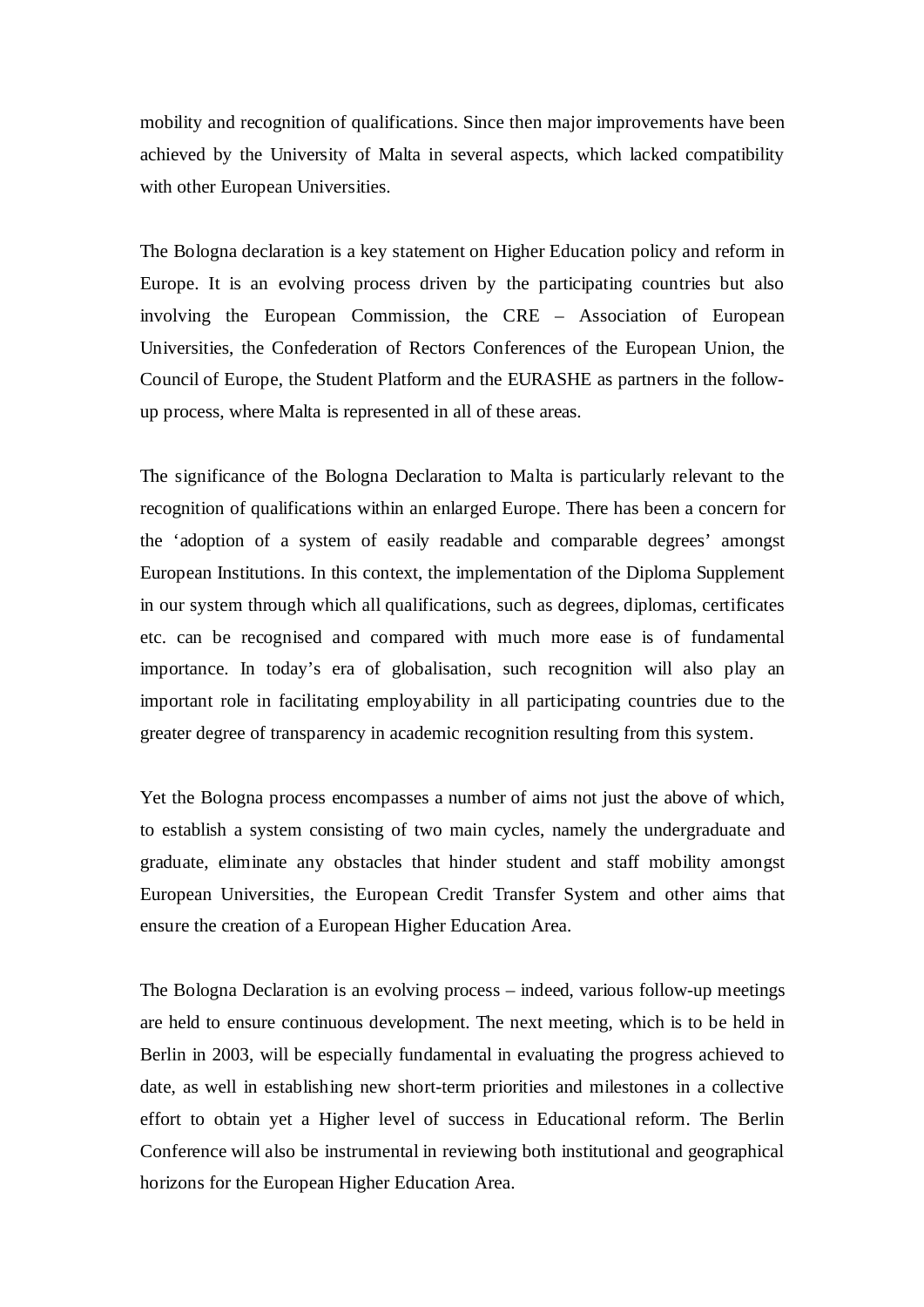The fact that the Bologna Declaration is the key to successful Educational reform has long been recognised by the University of Malta. Through the commitment that it is constantly showing towards the Bologna Declaration, it is evident that Malta currently is an active participant, a healthy partner and an influential figure in the building of the European Higher Education area. Indeed, Malta will strive to continue to be both beneficiary and contributor to the development of Higher Education in Europe in the forthcoming years.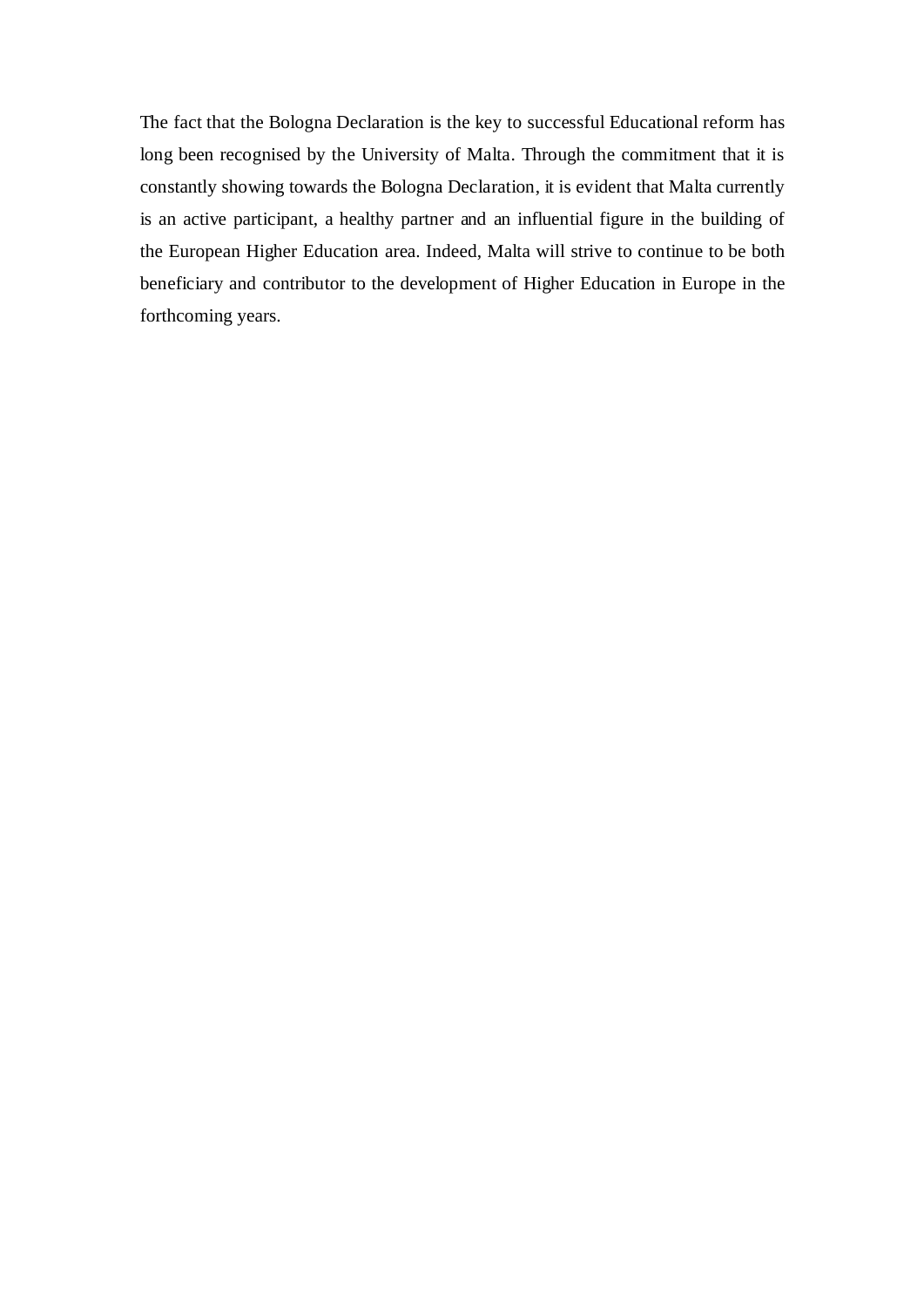#### Action points

The result of the Bologna Declaration and Prague Communiqué were nine goals or courses of action of which, Ministers and head of institutions have to work in the attempt to create an open European Higher Education area. A framework that is expected to enable close cooperation between Higher Education institutions, facilitate student and staff mobility and increase both the competitiveness of Europeans in the world labour market and the attractiveness of European Higher Education in the world. The nine goals are not given equal emphasis in the implementation process.

In November 2001, DG Education and Culture released a working document called "From Prague to Berlin, the EU Contribution". The paper outlined 9 measures the commission would take in order to bring the Bologna process further covering 6 of the original 9 goals.

The Report will take the following format, first I will outline which 6 goals of the 9 did the commission emphasise on and briefly outline the position Malta is or will be in achieving these goals or targets.

# **Action line 1: Adoption of a system of easily readable and comparable degrees**

*1. A wide-scale introduction of the Diploma Supplement, increasing substantially the understanding and recognition of degrees at all levels. Synergies with similar documents in vocational training will be sought.*

The University of Malta does not yet have the capacity to do this yet. The University of Malta has from this academic year (2002/2003) started to introduce a new computerised system that will put the whole university in one database. The new software system, which was purchased, is not tailor made for the University of Malta, but a re-design of a system that is used by some one hundred Universities in Great Britain. Unfortunately such system does not include a diploma supplement, and has not yet been developed, but once that the database is ready and such an ancillary to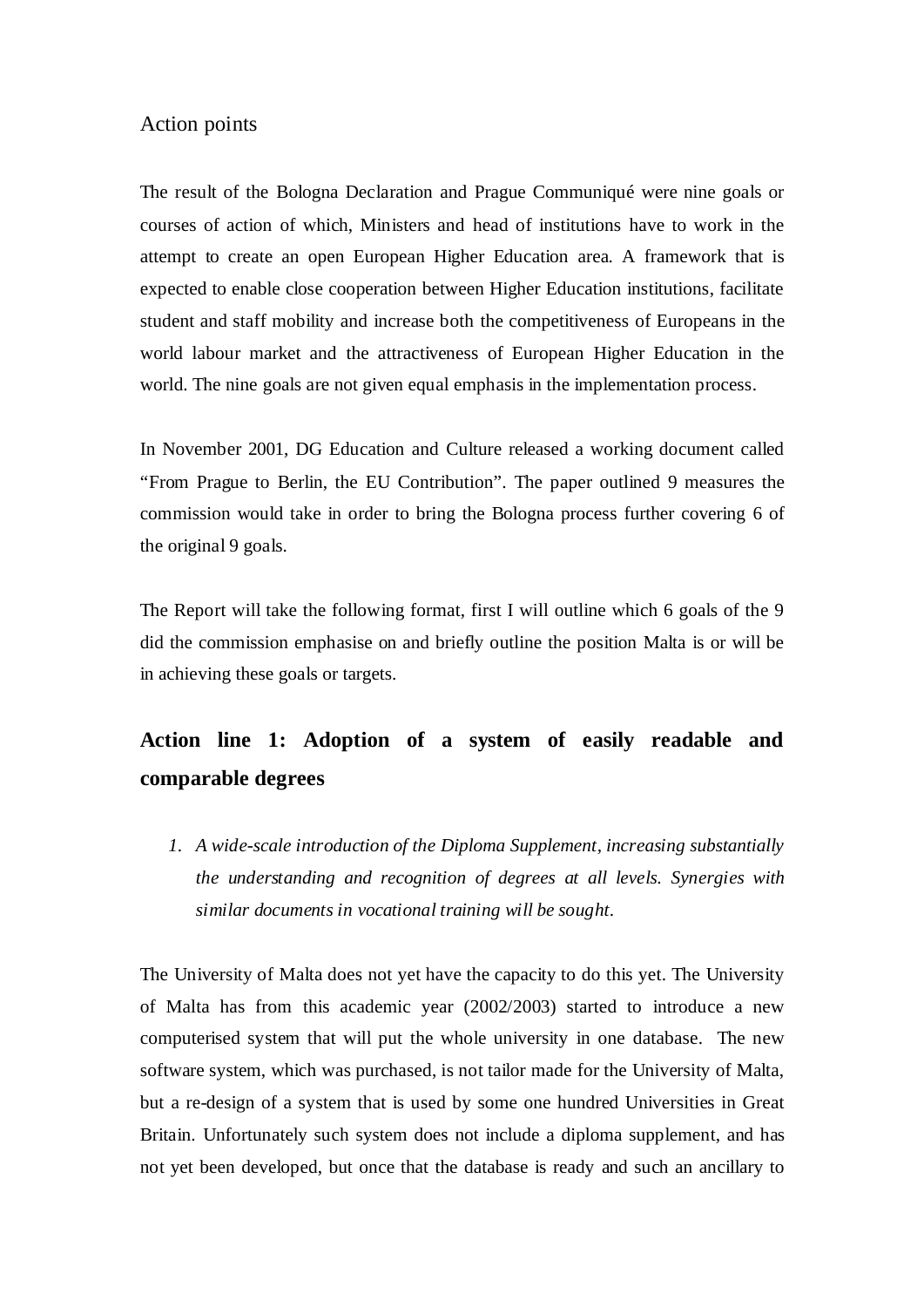the software developed the University of Malta will be in a position to do the above. Currently transcripts display a limit amount of information on value of credits etc. but not a diploma supplement, which should contain such things as course information and other.

#### **Action line 3: Establishment of a system of credits**

*2. A broad pilot scheme to test, building on the ECTS experience, a European Credit Accumulation System for Lifelong learning, enabling citizens to accumulate credits gained through formal, non-formal and in-formal learning (a new Joint Action as a follow-up to the exploratory projects starting this autumn).*

Ministers emphasised that for greater flexibility in learning and qualification processes the adoption of common cornerstones qualifications, supported by a credit system such as the ECTS or one that is ECTS-compatible, providing both transferability and accumulation function is necessary. Together with mutually recognised quality assurance systems such arrangements will facilitate students' access to the European Labour market and enhance the compatibility, attractiveness and competitiveness of European Higher Education. The generalised use of a credit system will foster progress in this direction, the idea is that credits gained while study abroad are recognised by the student's home university and count towards his or her degree.

The university of Malta has had a credit system since the 70's, which was based on, workload, and since the ECTS has the same basis, thus it is safe to say that the basis for implementing ECTS was already in existence within the University structure. The ECTS system was firstly introduced exclusively to be able to participate in Erasmus.

In June 2002 the senate of The University decided that as at October 2003 all credits would be assessed in ECTS terms a legal notice was issued in order for this to have a legal force. From next scholastic year 2003/2004 all University credits will be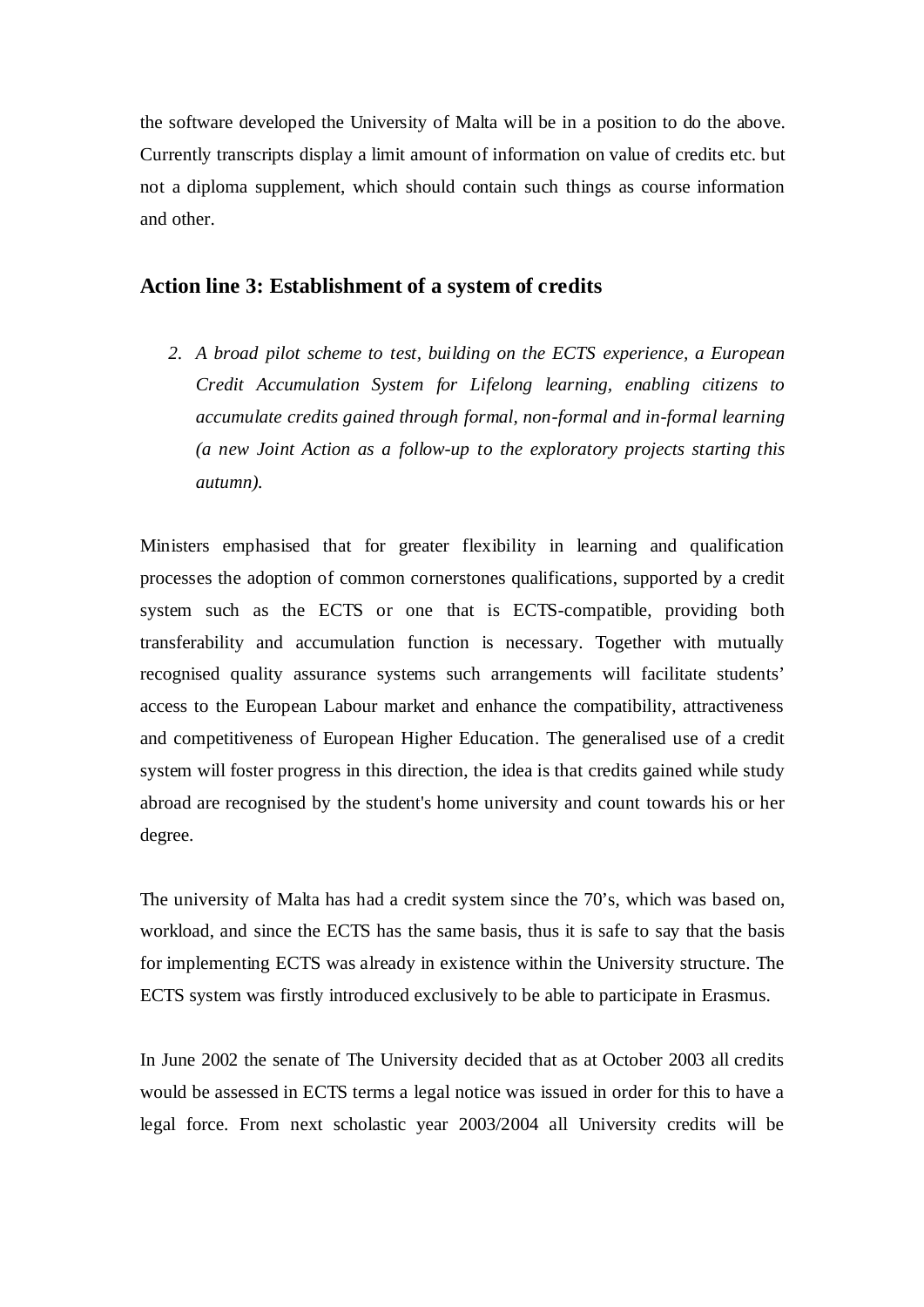expressed in all ECTS Terms permanently. The University of Malta did conform to this aspect of the Bologna Declaration.

The only exceptions are two courses because due to the nature of their work it was difficult to do this. Malta is not the exception to this, since other European Universities have found difficulty in expressing courses such as Medical Doctorial in ECTS terms.

### **Action line 4: Promotion of mobility**

- *3. The Socrates-Erasmus Student Charter. A one page leaflet or card stating clearly the rights and obligations of mobile students (no tuition fees, full academic recognition etc.). To be launched by the Commissioner at the occasion of the celebration of the one-millionth Erasmus student in the course of the academic year 2002-2003.*
- *4. The creation of models of European Virtual Universities, in order to offer citizens access to a Europe-wide course offer and provide incentives to combine physical and virtual mobility.*

The Socrates-Erasmus Student Charter is being fully implemented by the Socrates Office of the University of Malta. As outlined by the measures of the Bologna Process, this 'could be implemented as from the coming academic year 2003-2004'. As from September 2003, the Socrates Office will be providing all outgoing students with a card stating clearly the rights and obligations of mobile students.

The University of Malta provides its staff and students with online information regarding its facilities and Institutes, Courses, Opportunities to study abroad, ongoing research and publications etc. The site also provides students with interactive support services and links to the European Unit's and Socrates' Office website. Although the University has invested heavily in proving this online facility, at present the website does not cater for virtual mobility though the offering of online courses and tuition.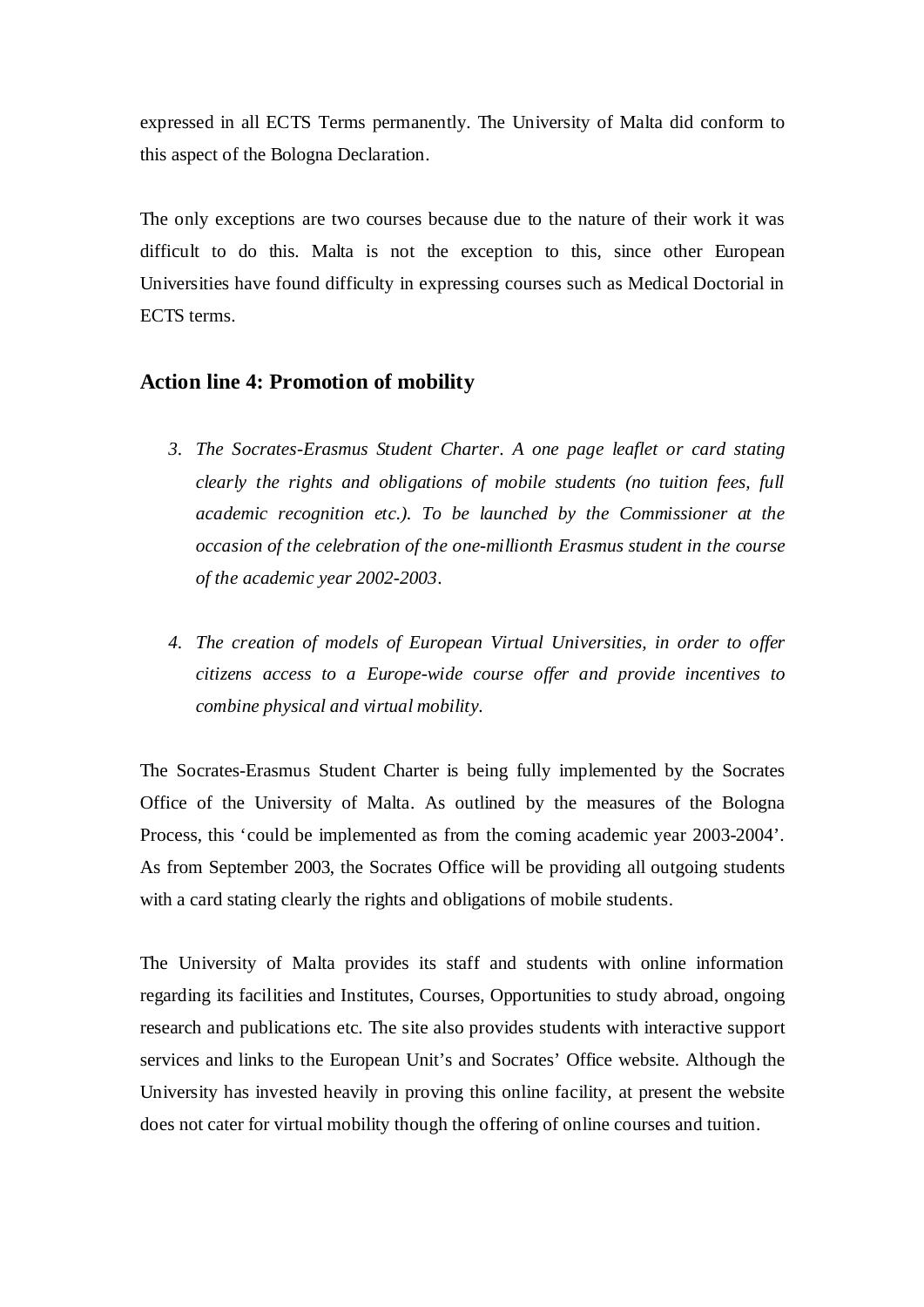As part of its effort to promote mobility the University has allocated a healthy amount of financial and human resources towards the encouragement of its researchers to participate in the Sixth Framework Programme of the European Commission. In a move to assist the integration of its researchers into the European Research Area, the European Unit of the University of Malta participates regularly in international training seminars to be able to offer assistance and guidance to Maltese students and researchers in their quest to participate in EU-funded projects.

Malta's decision to become associated to the EU's research and innovation programme, the Fifth Framework Programme (FP5), in 2001, was driven by an awareness of the need to integrate more closely with the European research community and thereby the global research community.

Today, the University of Malta is a broad-based Educational institution which has ten faculties: Architecture & Civil Engineering; Arts; Dental Surgery; Economics, Management & Accountancy; Education; Engineering; Laws; Medicine & Surgery; Science; Theology. There are also several institutes which cater, in an interdisciplinary way, for special interest areas. Its academic staff, who number approximately 550, participate regularly in both local and international research projects. Many of them have taken part or are, at present, participating in FP5 projects. Resources in research and Education are the most important growthstimulating instruments today. In the context of EU enlargement, they are one of the most important ways in which societies and regions can be connected.

On Friday the 28th of February, the European Unit of the University of Malta in collaboration with the Malta Council for Science and Technology (MCST), and the Malta Federation Of Industry (FOI), organised a one-day 'Marie Curie Launching Seminar'.

Known collectively as the Marie Curie Actions, the EU's human resources and mobility activities are a major step forward in improving Europe's attractiveness and research performance. They offer a unique way for researchers of all ages and levels of experience regardless of nationality, to boost their career prospects, develop cutting-edge research skills and experience life in another country. The 'Marie Curie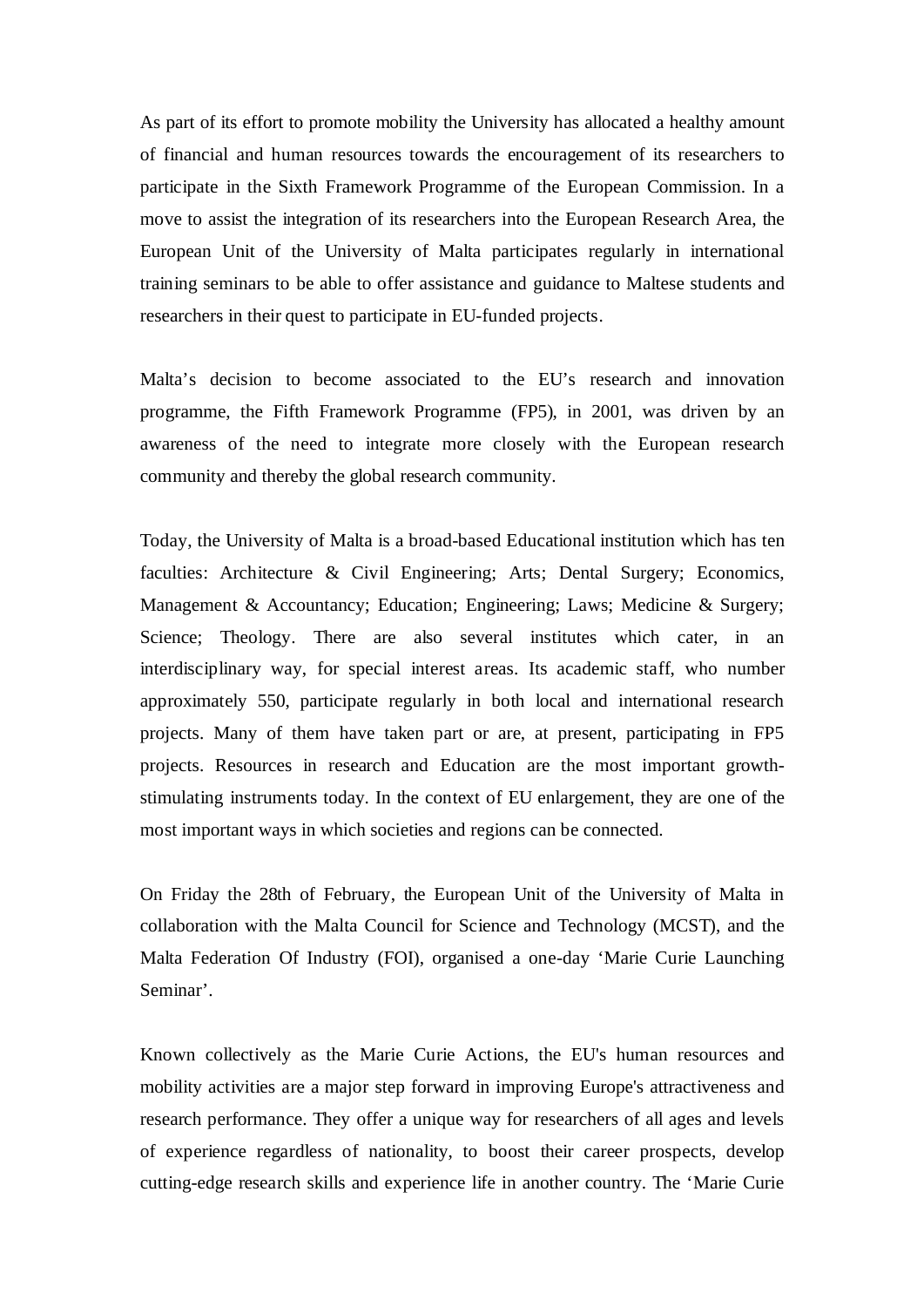Intra-European Fellowships' for instance, will allow the most promising researchers from EU and Candidate Countries to undertake training through research in the European organisations most appropriate to their individual needs. The researcher in collaboration will freely choose the topic with the host, with a view to completing or diversifying his/her expertise.

As was expected from the high demand of Early Stage Researchers (pre-doctorial researchers) to attend this seminar, a particular enthusiasm and inquisitive interest was shown from these participants. Through participating in the 'Marie Curie Host Fellowship for Early Stage Training', local researchers will be offered the freedom of benefiting from world-class training opportunities outside of Malta. Researchers anticipating reading for a PHD will be able to request funding to be able to do so. This should in no way be regarded as a loss of local talents towards the foreign community but on the contrary, as an investment by our European counterparts in our local human resources because of their belief in our ability to compete internationally and contribute towards the welfare of the Maltese and European society.

In one of a number of addresses that were made to the participants, Prof. Charles J. Farrugia, Pro Rector, University of Malta pointed out the important role research plays within universities. It is not only a means of attracting and motivating high quality staff, but it also offers valuable support to teaching. Since Malta's application was reactivated, Prof Farrugia noted that, 'public policy now recognises the priority of developing a knowledge-based economy, in which the development of ideas and the commercialisation of research are core activities, not optional extras.'

# **Action line 5: Promotion of European cooperation in quality assurance**

5. A special action to promote a "quality culture" within universities, "bottom*up´, in cooperation with the European University Association. This pilot scheme would help universities to introduce internal quality assurance mechanisms, improve their quality levels and being better prepared for external evaluations.*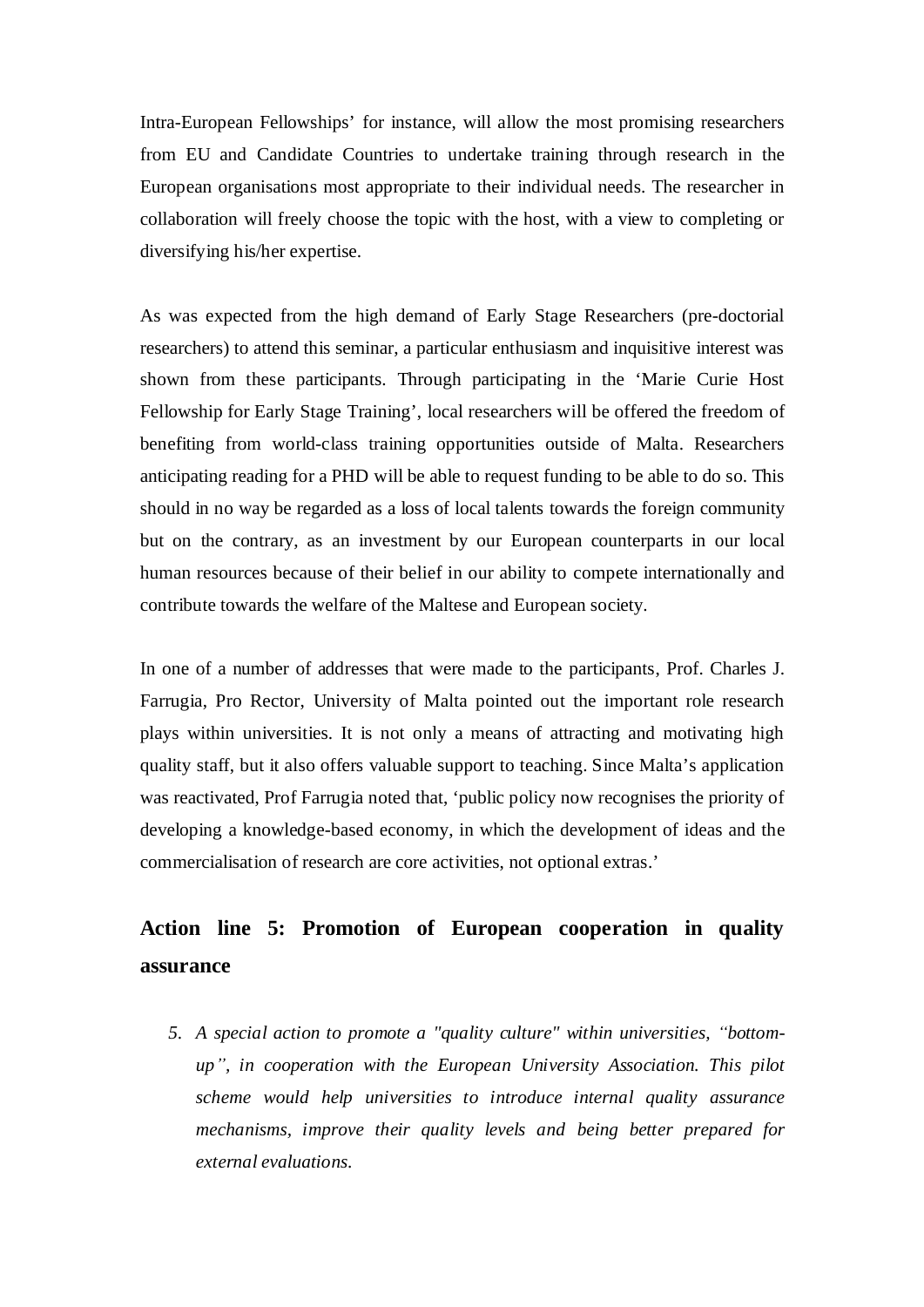*6. A Pilot Scheme on European Higher Education Quality Evaluation in order to experience what European transnational evaluation would mean on a voluntary basis, covering regulated professions (such as medical doctors) and non-regulated professions (such as business managers).*

The UoM received official acknowledgement from the European Commission, of the Quality Assurance Committee (QAC) recommendations and plans for future action. The Commission stated that the Maltese recommendations reflect closely the same principles identified in the Council Recommendation. Moreover, the structure in place for quality assurance at Committee level at the UoM was highly praised.

To succeed in its mission for quality Education, the UoM has adopted an approach characterised by a self-critical attitude towards its procedures. External evaluation complements internal procedures. The QAC's aims to bring about a culture change in students' and staff's thinking about quality Education. The Committee strives to work steadily but unobtrusively since its members believe that positive change cannot be imposed from above. It has to evolve from the grass roots. Such a process takes time, and the beneficial outcomes are not always readily apparent. The QAC fully acknowledges that quality services at UoM have not come into being with the formal creation of the Committee: many academics and administrators have been providing quality services for decades. It also recognises that other University committees promote 'quality' in the areas that fall within their responsibility.

During its first two years, the QAC worked on a number of initiatives. It launched the study-unit feedback forms and the campus suggestion scheme. It also set the groundwork for future initiatives.

These took tangible form during the following years as:

- § QAC mission statement
- § UoM mission statement and goals
- § UoM committee and organisational structure
- § Job descriptions for academic and non-academic posts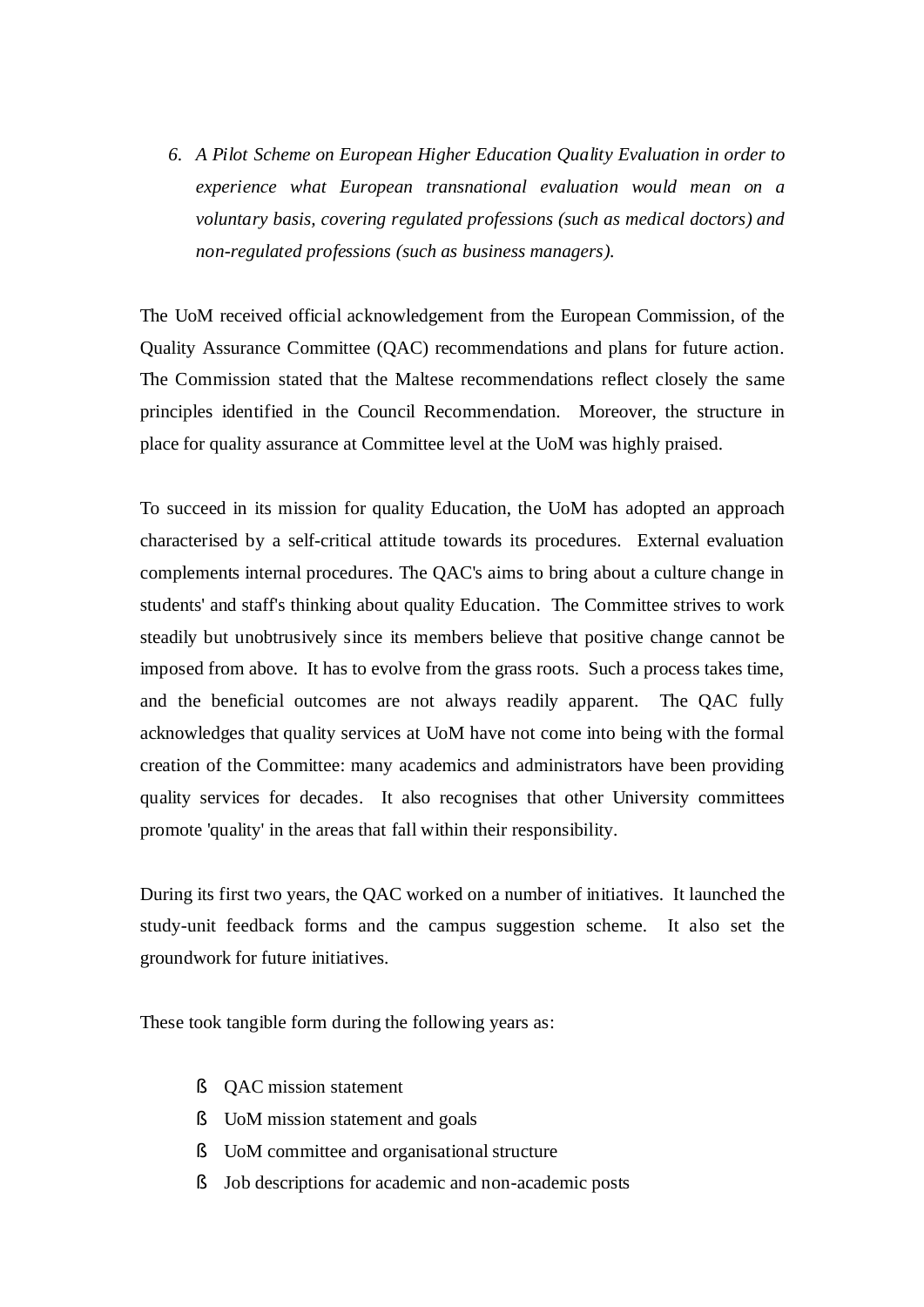- § Criteria for promotion of academic staff
- § Terms of reference for external examiners
- § Pedagogical courses for academic staff (with AWRFC)
- § Courses for non-academic staff (with NAWRFC)
- § Pre-launch data for new courses
- § Improvement of the teaching environment
- § Research on effectiveness of study-unit feedback forms

## **Action line 6: Promotion of the European dimension in Higher Education**

*7. Define and support European Masters and Doctoral courses. Well-defined European degrees can contribute to the quality and visibility of European Higher Education. The Commission would support the development and launch of a series of new European Masters and joint Doctoral courses, the latter together with DG RTD support. A pilot project will test the running of "European Masters" and Doctoral courses in the academic year 2002-2003.*

The University of Malta coordinates EMPEE: The European Masters Programme in Environmental Education, which has been awarded with a development grant for the academic year 2002/3.

The application titled E-Maps: The European Masters in Performer Studies has just been accepted for funding for the contractual period 2003-2005.

### **Action line 9: Promoting the attractiveness of the European Higher Education Area**

*8. A Data-base (Portal) on job and learning opportunities set up together with DG MPL, would help citizens find their way in the European Education offer.*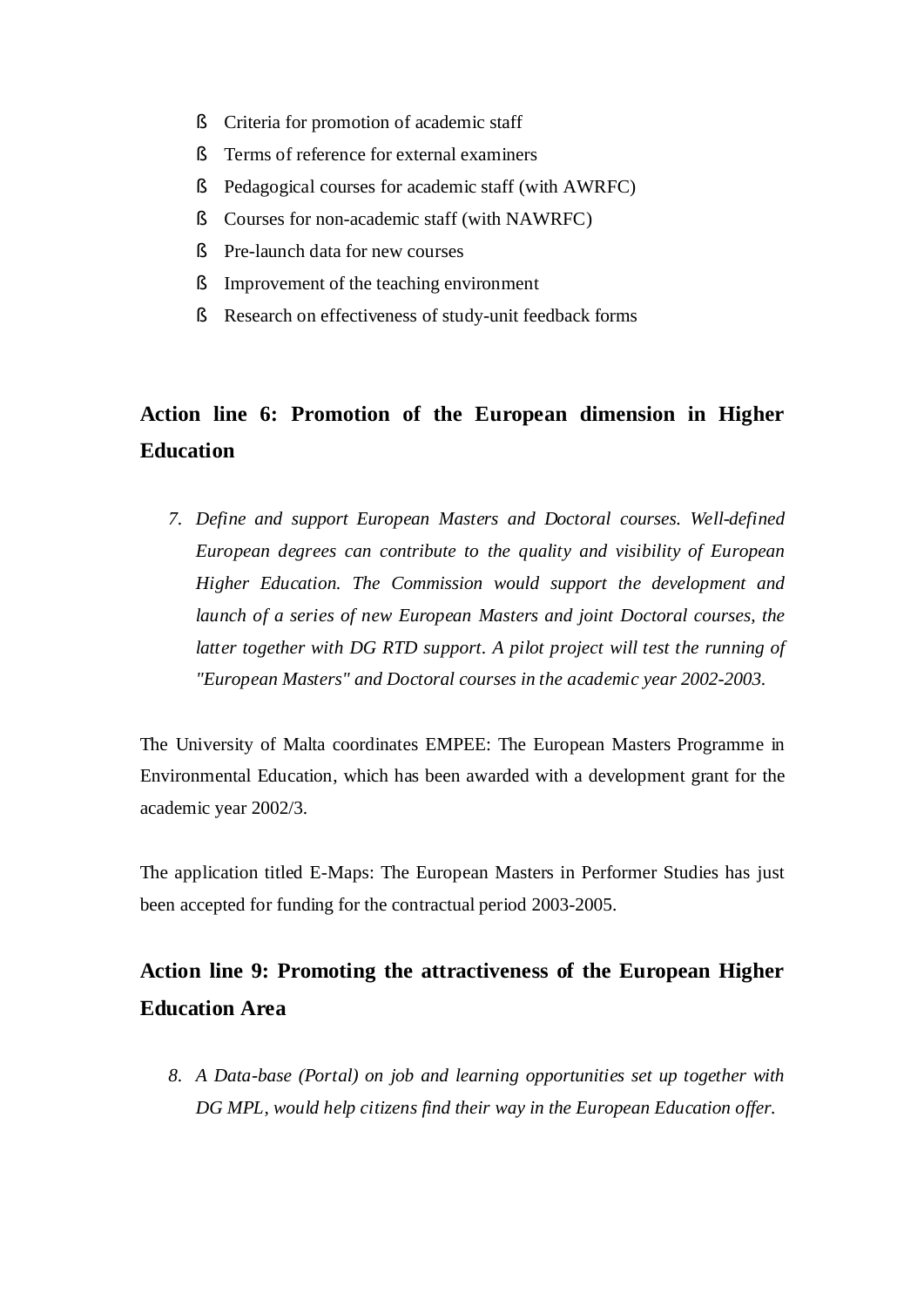*9. Other measures will be identified in the Action Plan following the "Communication to the European parliament and the Council on strengthening cooperation with third countries in the field of Higher Education countries". Also DG EAC and DG RTD will join efforts to create synergies between the ³European Area for Higher Education´ and the ³European Research Area´.*

While affirming our support to the general principles laid down in the Sorbonne declaration, we engage in co-ordinating our policies to reach in the short term, and in any case within the first decade of the third millennium, the following objectives, which we consider to be of primary relevance in order to establish the European area of Higher Education and to promote the European system of Higher Education worldwide:

- Adoption of a system of easily readable and comparable degrees, also through the implementation of the Diploma Supplement, in order to promote European citizens employability and the international competitiveness of the European Higher Education system.
- Adoption of a system essentially based on two main cycles, undergraduate and graduate. Access to the second cycle shall require successful completion of first cycle studies, lasting a minimum of three years. The degree awarded after the first cycle shall also be relevant to the European labour market as an appropriate level of qualification. The second cycle should lead to the master and/or doctorate degree as in many European countries.
- Establishment of a system of credits such as in the ECTS system as a proper means of promoting the most widespread student mobility. Credits could also be acquired in non-Higher Education contexts, including lifelong learning, provided they are recognised by receiving Universities concerned.
- Promotion of mobility by overcoming obstacles to the effective exercise of free movement with particular attention to: